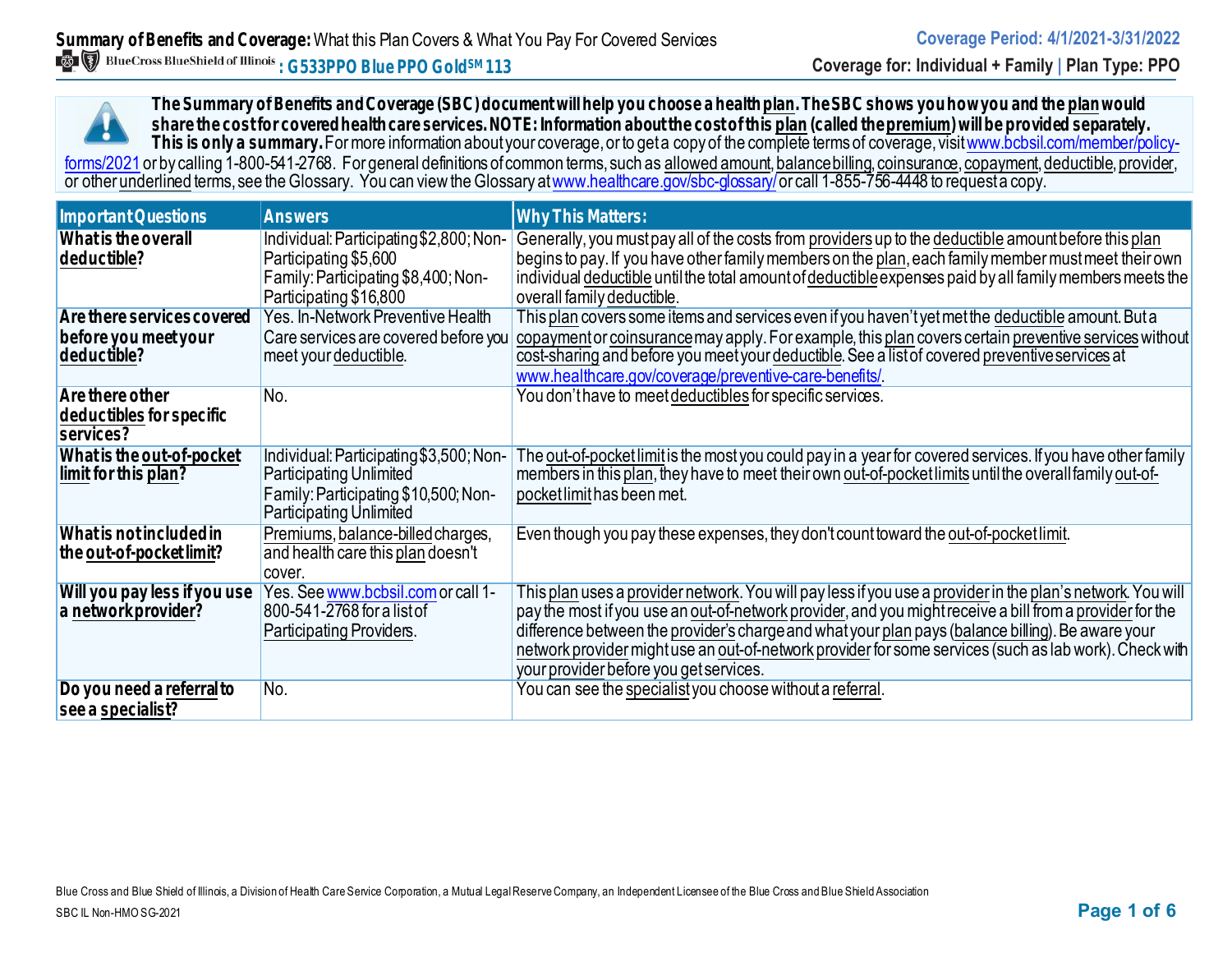

| <b>Common</b>                                                                                                | <b>Services You May Need</b>                        | <b>What You Will Pay</b>                           |                                                       | Limitations, Exceptions, & Other Important                                                                                                                         |  |
|--------------------------------------------------------------------------------------------------------------|-----------------------------------------------------|----------------------------------------------------|-------------------------------------------------------|--------------------------------------------------------------------------------------------------------------------------------------------------------------------|--|
| <b>Medical Event</b>                                                                                         |                                                     | Participating Provider<br>(You will pay the least) | Non-Participating Provider<br>(You will pay the most) | <b>Information</b>                                                                                                                                                 |  |
|                                                                                                              | Primary care visit to treat an injury<br>or illness | 10% coinsurance                                    | 40% coinsurance                                       | Virtual Visits: 10% coinsurance. See your benefit<br>booklet* for details.                                                                                         |  |
|                                                                                                              | Specialist visit                                    | 10% coinsurance                                    | 40% coinsurance                                       | None                                                                                                                                                               |  |
| If you visit a health care <u>Specialist</u> visit<br>provider's office or clinic Preventive care/screening/ | immunization                                        | No Charge; deductible does<br>not apply            | 40% coinsurance                                       | You may have to pay for services that aren't<br>preventive. Ask your provider if the services<br>needed are preventive. Then check what your plan<br>will pay for. |  |
| If you have a test                                                                                           | Diagnostic test (x-ray, blood work) 10% coinsurance |                                                    | 40% coinsurance                                       | Preauthorization may be required; see your benefit<br>booklet* for details.                                                                                        |  |
|                                                                                                              | Imaging (CT/PET scans, MRIs)                        | 10% coinsurance                                    | 40% coinsurance                                       | Preauthorization may be required; see your benefit<br>booklet* for details.                                                                                        |  |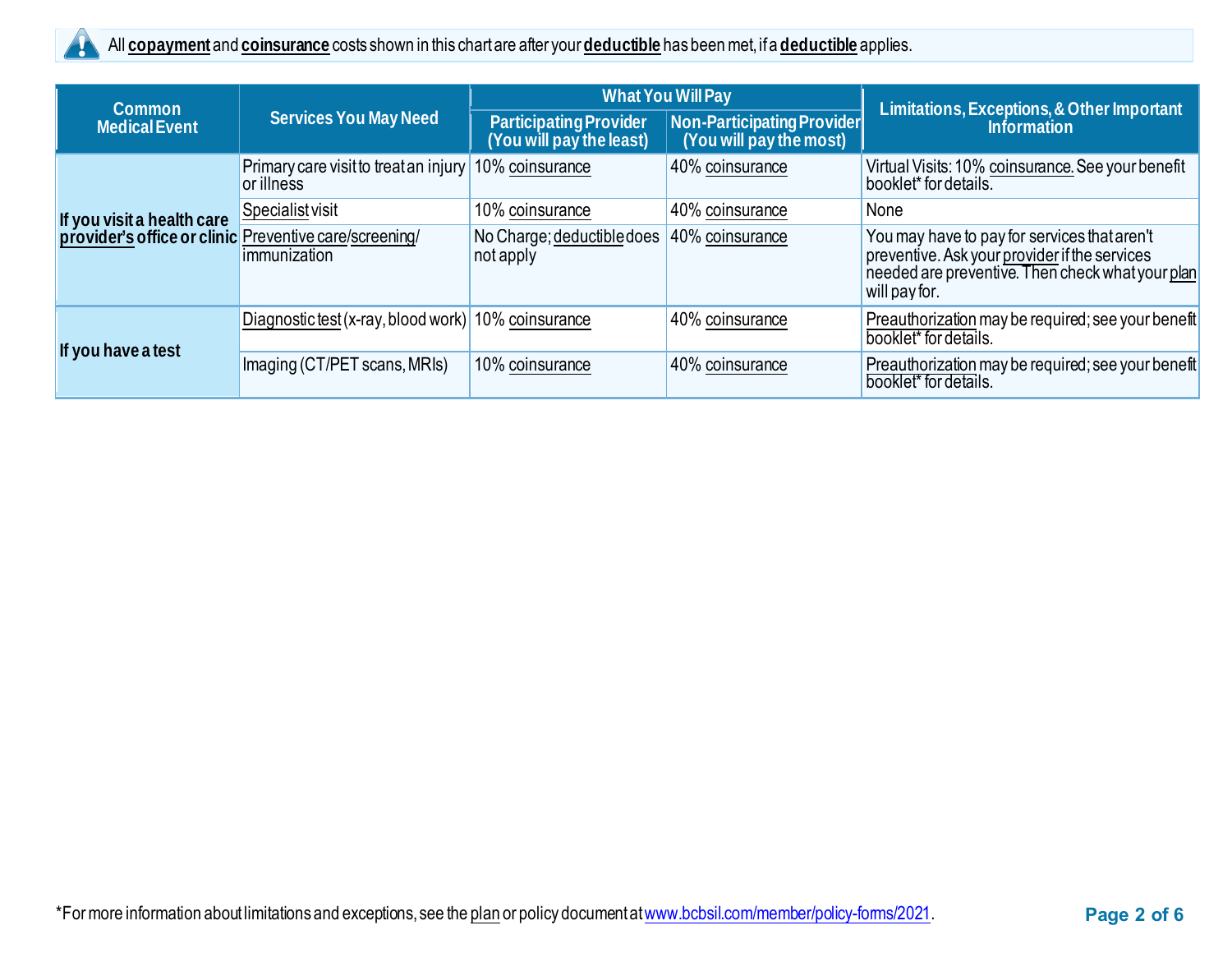| Common                                                                   |                                                   | <b>What You Will Pay</b>                                                                   |                                                       | Limitations, Exceptions, & Other Important                                                                                                                                                  |  |
|--------------------------------------------------------------------------|---------------------------------------------------|--------------------------------------------------------------------------------------------|-------------------------------------------------------|---------------------------------------------------------------------------------------------------------------------------------------------------------------------------------------------|--|
| <b>Medical Event</b>                                                     | <b>Services You May Need</b>                      | <b>Participating Provider</b><br>(You will pay the least)                                  | Non-Participating Provider<br>(You will pay the most) | <b>Information</b>                                                                                                                                                                          |  |
|                                                                          | Preferred generic drugs                           | Preferred - 10% coinsurance Retail - 20% coinsurance<br>Non-Preferred - 20%<br>coinsurance |                                                       | Limited to a 30-day supply at retail (or a 90-day                                                                                                                                           |  |
| If you need drugs to treat                                               | Non-preferred generic drugs                       | Preferred - 10% coinsurance Retail - 20% coinsurance<br>Non-Preferred - 20%<br>coinsurance |                                                       | supply at a network of select retail pharmacies).<br>Up to a 90-day supply at mail order. Specialty<br>drugs limited to a 30-day supply.<br>Payment of the difference between the cost of a |  |
| your illness or condition<br>More information about<br>prescription drug | Preferred brand drugs                             | Preferred - 20% coinsurance Retail - 30% coinsurance<br>Non-Preferred - 30%<br>coinsurance |                                                       | brand name drug and a generic may also be<br>required if a generic drug is available.<br>All Out-of-Network prescriptions are subject to a                                                  |  |
| coverage is available at<br>www.bcbsil.com/rx21                          | Non-preferred brand drugs                         | Preferred - 30% coinsurance Retail - 40% coinsurance<br>Non-Preferred - 40%<br>coinsurance |                                                       | 50% additional charge after the applicable<br>copay/coinsurance. Additional charge will not<br>apply to any deductible or out-of-pocket amounts.                                            |  |
|                                                                          | Preferred specialty drugs                         | 40% coinsurance                                                                            | 40% coinsurance                                       | You may be eligible to synchronize your<br>prescription refills, please see your benefit booklet*<br>for details.                                                                           |  |
|                                                                          | Non-preferred specialty drugs                     | 50% coinsurance                                                                            | 50% coinsurance                                       |                                                                                                                                                                                             |  |
| If you have outpatient                                                   | Facility fee (e.g., ambulatory<br>surgery center) | 10% coinsurance                                                                            | 40% coinsurance                                       | Preauthorization may be required.<br>For Outpatient Infusion Therapy, see your benefit                                                                                                      |  |
| surgery                                                                  | Physician/surgeonfees                             | 10% coinsurance                                                                            | 40% coinsurance                                       | booklet <sup>*</sup> for details.                                                                                                                                                           |  |
|                                                                          | Emergency room care                               | 10% coinsurance                                                                            | 10% coinsurance                                       | None                                                                                                                                                                                        |  |
| If you need immediate<br><i>medical attention</i>                        | Emergency medical transportation                  | 10% coinsurance                                                                            | 10% coinsurance                                       | Preauthorization may be required for non-<br>emergency transportation; see your benefit<br>booklet* for details.                                                                            |  |
|                                                                          | <b>Urgent care</b>                                | 10% coinsurance                                                                            | 40% coinsurance                                       | None                                                                                                                                                                                        |  |
| If you have a hospital<br>stay                                           | Facility fee (e.g., hospital room)                | 10% coinsurance                                                                            | 40% coinsurance                                       | Preauthorization required.                                                                                                                                                                  |  |
|                                                                          | Physician/surgeonfees                             | 10% coinsurance                                                                            | 40% coinsurance                                       | Preauthorization required. Preauthorization<br>penalty: \$1,000 or 50% of the eligible charge In-<br>Network, \$500 Out-of-Network. See your benefit<br>booklet* for details.               |  |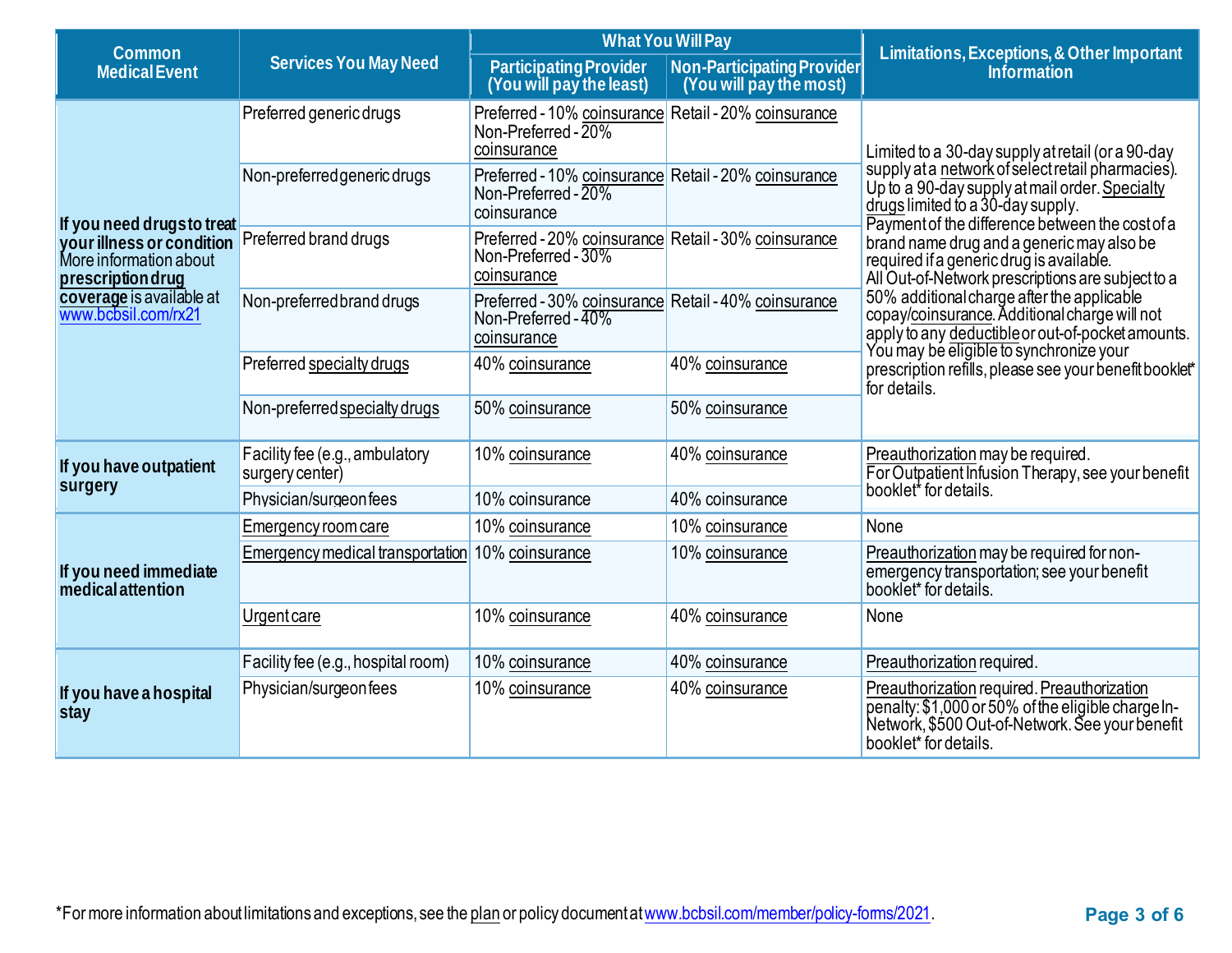| Common                                           |                                              | <b>What You Will Pay</b>                                  |                                                                          | Limitations, Exceptions, & Other Important                                                                                                                                                                                                                 |  |
|--------------------------------------------------|----------------------------------------------|-----------------------------------------------------------|--------------------------------------------------------------------------|------------------------------------------------------------------------------------------------------------------------------------------------------------------------------------------------------------------------------------------------------------|--|
| <b>Medical Event</b>                             | <b>Services You May Need</b>                 | <b>Participating Provider</b><br>(You will pay the least) | Non-Participating Provider<br>(You will pay the most)                    | <b>Information</b>                                                                                                                                                                                                                                         |  |
| If you need mental<br>health, behavioral health, | <b>Outpatient services</b>                   | 10% coinsurance                                           | 40% coinsurance                                                          | Preauthorization may be required; see your benefit<br>booklet* for details.                                                                                                                                                                                |  |
| or substance abuse<br>services                   | Inpatient services                           | 10% coinsurance                                           | 40% coinsurance                                                          | Preauthorization required.                                                                                                                                                                                                                                 |  |
|                                                  | Office visits                                | 10% coinsurance                                           | 40% coinsurance                                                          | Cost sharing does not apply for certain preventive<br>services. Depending on the type of services,                                                                                                                                                         |  |
| If you are pregnant                              | Childbirth/delivery professional<br>services | 10% coinsurance                                           | 40% coinsurance                                                          | coinsurance may apply. Maternity care may<br>include tests and services described elsewhere in<br>the SBC (i.e. ultrasound).                                                                                                                               |  |
|                                                  | Childbirth/delivery facility services        | 10% coinsurance                                           | 40% coinsurance                                                          |                                                                                                                                                                                                                                                            |  |
|                                                  | Home health care                             | 10% coinsurance                                           | 40% coinsurance                                                          | Preauthorization may be required.                                                                                                                                                                                                                          |  |
|                                                  | Rehabilitation services                      | 10% coinsurance                                           | 40% coinsurance                                                          | Preauthorization may be required.                                                                                                                                                                                                                          |  |
| If you need help<br>recovering or have other     | <b>Habilitation services</b>                 | 10% coinsurance                                           | 40% coinsurance                                                          |                                                                                                                                                                                                                                                            |  |
| special health needs                             | Skilled nursing care                         | 10% coinsurance                                           | 40% coinsurance                                                          | Preauthorization may be required.                                                                                                                                                                                                                          |  |
|                                                  | Durable medical equipment                    | 10% coinsurance                                           | 40% coinsurance                                                          | Preauthorization may be required.                                                                                                                                                                                                                          |  |
|                                                  | Hospice services                             | 10% coinsurance                                           | 40% coinsurance                                                          | Preauthorization may be required.                                                                                                                                                                                                                          |  |
| If your child needs dental<br>or eye care        | Children's eye exam                          | No Charge; deductible does<br>not apply                   | Up to a \$30 reimbursement<br>is available; deductible does<br>not apply | One visit per year. Out-of-Network reimbursement<br>will not exceed the retail cost. See your benefit<br>booklet* (Pediatric Vision Care Benefits) for<br>details.                                                                                         |  |
|                                                  | Children's glasses                           | No Charge after deductible                                | Reimbursement is available<br>deductible does not apply                  | One pair of glasses per year up to age 19.<br>Reimbursement for frames, lenses and lens<br>options purchased Out-of-Network is available (not<br>to exceed the retail cost). See your benefit<br>booklet* (Pediatric Vision Care Benefits) for<br>details. |  |
|                                                  | Children's dental check-up                   | 30% coinsurance                                           | 50% coinsurance                                                          | None                                                                                                                                                                                                                                                       |  |

# **Excluded Services & Other Covered Services:**

| Services Your Plan Generally Does NOT Cover (Check your policy or plan document for more information and a list of any other excluded services.) |                                                                        |                                                  |  |  |
|--------------------------------------------------------------------------------------------------------------------------------------------------|------------------------------------------------------------------------|--------------------------------------------------|--|--|
| Acupuncture<br>Dental care (Adult)                                                                                                               | Long-term care<br>Non-emergency care when traveling outside the<br>U.S | Routine eye care (Adult)<br>Weight loss programs |  |  |

\*For more information about limitations and exceptions, see the plan or policy document at www.bcbsil.com/member/policy-forms/2021. **Page 4 of 6**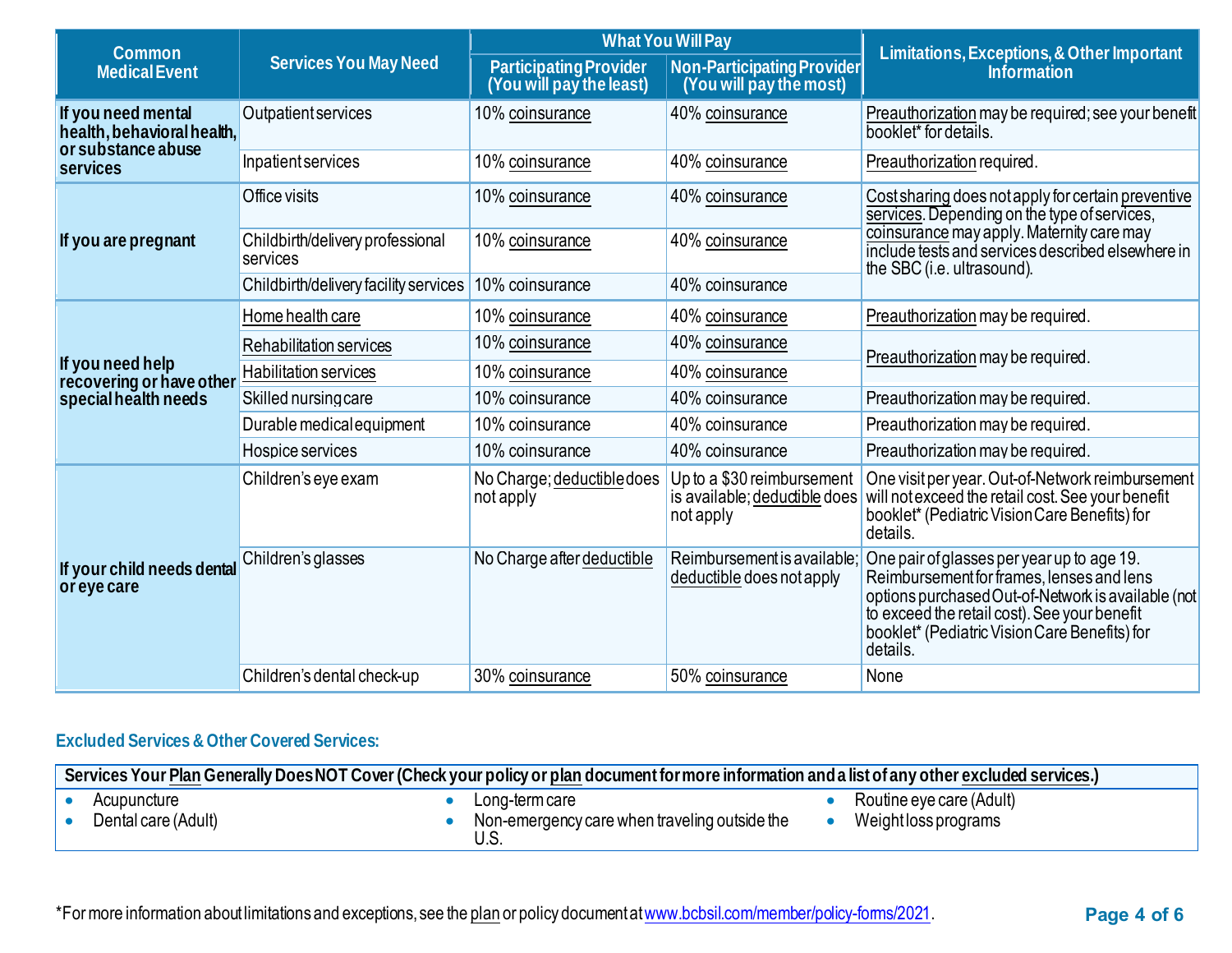| Other Covered Services (Limitations may apply to these services. This isn't a complete list. Please see your plan document.) |  |                                                                                                                                                                                                                          |  |                                                                                                                                        |  |
|------------------------------------------------------------------------------------------------------------------------------|--|--------------------------------------------------------------------------------------------------------------------------------------------------------------------------------------------------------------------------|--|----------------------------------------------------------------------------------------------------------------------------------------|--|
| Bariatric surgery                                                                                                            |  | Cosmetic surgery (only for the correction of                                                                                                                                                                             |  | Infertility treatment (4 per benefit period)                                                                                           |  |
| Chiropractic care (limited to 25 visits per calendar<br>year)                                                                |  | congenital deformities or conditions resulting from<br>accidental injuries, scars, tumors, or diseases)<br>Hearing aids (for children 1 per ear every 24<br>months, for adults up to \$2,500 per ear every 24<br>months) |  | Private-duty nursing (with the exception of inpatient<br>private duty nursing)<br>Routine foot care (only in connection with diabetes) |  |

Your Rights to Continue Coverage: There are agencies that can help if you want to continue your coverage after it ends. The contact information for those agencies is: the plan at 1-800-541-2768, U.S. Department of Labor's Employee Benefits Security Administration at 1-866-444-EBSA (3272) o[r www.dol.gov/ebsa/healthreform](http://www.dol.gov/ebsa/healthreform), or Department of Health and Human Services, Center for Consumer Information and Insurance Oversight, at 1-877-267-2323 x61565 o[r www.cciio.cms.gov](http://www.cciio.cms.gov/). Other coverage options may be available to you, too, including buying individual insurance coverage through the Health Insurance Marketplace. For more information about the Marketplace, visi[t www.HealthCare.gov](http://www.healthcare.gov/) or call 1-800-318-2596.

Your Grievance and Appeals Rights: There are agencies that can help if you have a complaint against your plan for a denial of a claim. This complaint is called a grievance or appeal. For more information about your rights, look at the explanation of benefits you will receive for that medical claim. Your plan documents also provide complete information on how to submit a claim, appeal, or a grievance for any reason to your plan. For more information about your rights, this notice, or assistance, contact: Blue Cross and Blue Shield of Illinois at 1-800-541-2768 or visi[t www.bcbsil.com](http://www.bcbsil.com/), or contact the U.S. Department of Labor's Employee Benefits Security Administration at 1866-444-EBSA (3272) or visi[t www.dol.gov/ebsa/healthreform](http://www.dol.gov/ebsa/healthreform). Additionally, a consumer assistance program can help you file your appeal. Contact the Illinois Department of Insurance at (877)527-9431 or visi[t http://insurance.illinois.gov](http://insurance.illinois.gov/).

## **Does this plan provide Minimum Essential Coverage? Yes**

Minimum Essential Coverage generally includes plans, health insurance available through the Marketplaceor other individual market policies, Medicare, Medicaid, CHIP, TRICARE, and certain other coverage. If you are eligible for certain types of Minimum Essential Coverage, you may not be eligible for the premium tax credit.

## **Does this plan meet the Minimum Value Standards? Yes**

If your plan doesn't meet the Minimum Value Standards, you may be eligible for a premium tax credit to help you pay for a plan through the Marketplace.

## **Language Access Services:**

Spanish (Español): Para obtener asistencia en Español, llame al 1-800-541-2768. Tagalog (Tagalog): Kung kailangan ninyo ang tulong sa Tagalog tumawag sa 1-800-541-2768. Chinese (中文): 如果需要中文的帮助,请拨打这个号码 1-800-541-2768. Navajo (Dine): Dinek'ehgo shika at'ohwol ninisingo, kwiijigo holne' 1-800-541-2768.

*To see examples of how this plan might cover costs for a sample medical situation, see the next section.*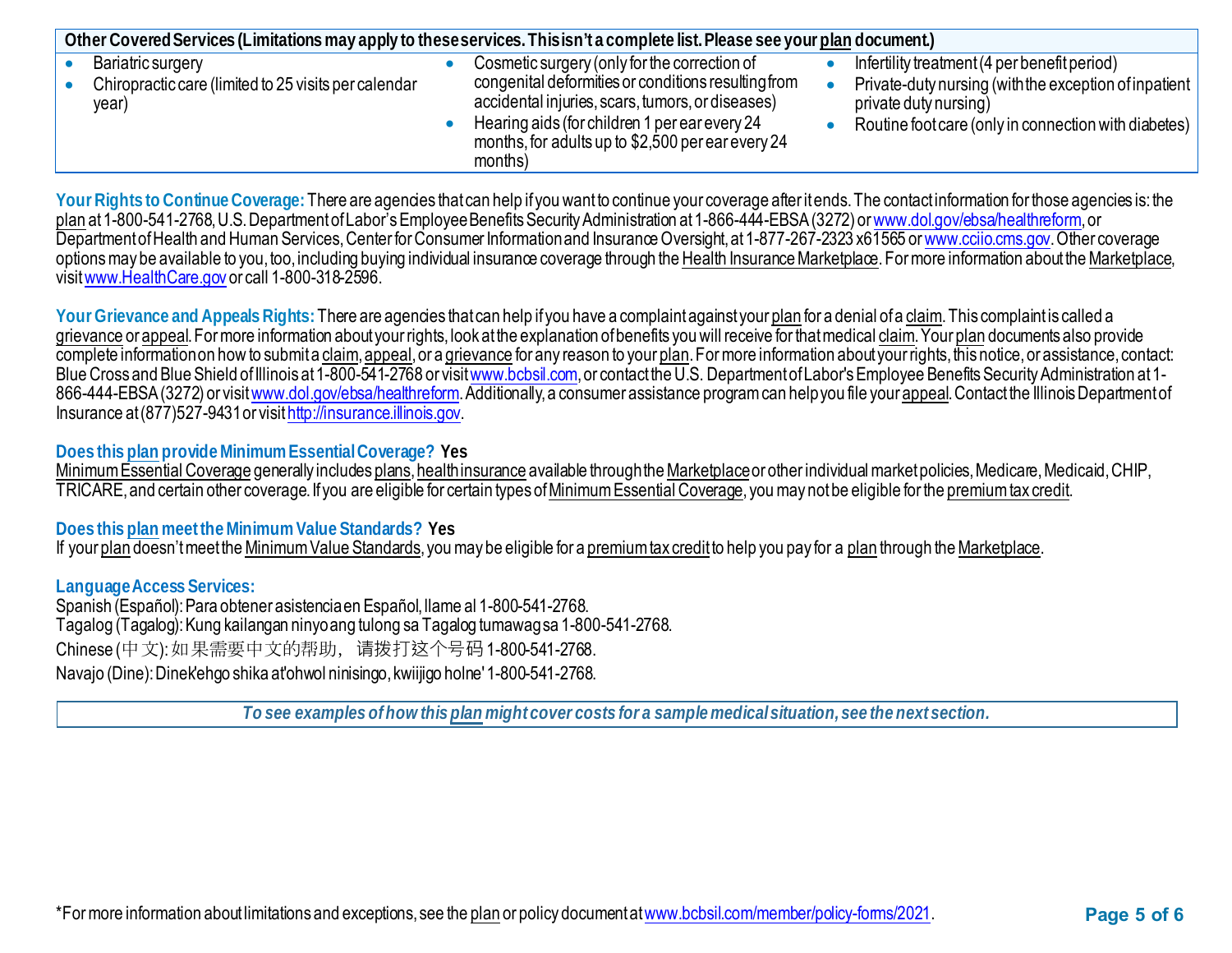

**This is not a cost estimator.** Treatments shown are just examples of how this planmight cover medical care. Your actual costs will be different depending on the actual care you receive, the prices your providers charge, and many other factors. Focus on the cost-sharing amounts (deductibles, copayments and coinsurance) and excluded services under the plan. Use this information to compare the portion of costs you might pay under different health plans. Please note these coverage examples are based on self-only coverage.

# **Peg is Having a Baby** (9 months of in-network pre-natal care and a hospital delivery)

| $\blacksquare$ The plan's overall deductible | \$2,800 |
|----------------------------------------------|---------|
| Specialist coinsurance                       | 10%     |
| <b>E</b> Hospital (facility) coinsurance     | 10%     |
| Other coinsurance                            | 10%     |

**This EXAMPLE event includes services like:**  Specialistoffice visits (*prenatal care)* Childbirth/Delivery Professional Services Childbirth/Delivery Facility Services Diagnostic tests (*ultrasounds and blood work)* Specialist visit *(anesthesia)* 

| Total Example Cost | $\frac{1}{2}$ \$12,700 |
|--------------------|------------------------|
|                    |                        |

## **In this example, Peg would pay:**

| Cost Sharing               |         |  |  |  |
|----------------------------|---------|--|--|--|
| <b>Deductibles</b>         | \$2,800 |  |  |  |
| Copayments                 | \$0     |  |  |  |
| Coinsurance                | \$100   |  |  |  |
| Whatisn't covered          |         |  |  |  |
| Limits or exclusions       | \$60    |  |  |  |
| The total Peg would pay is | \$2,960 |  |  |  |

## **Managing Joe's Type 2 Diabetes** (a year of routine in-network care of a wellcontrolled condition)

| $\blacksquare$ The plan's overall deductible | \$2,800 |
|----------------------------------------------|---------|
| Specialist coinsurance                       | 10%     |
| Fospital (facility) coinsurance              | 10%     |
| Other coinsurance                            | 10%     |

**This EXAMPLE event includes services like:**  Primary care physician office visits (*including disease education)* Diagnostic tests *(blood work)* Prescription drugs Durable medical equipment*(glucose meter)* 

| Total Example Cost | \$5,600 |
|--------------------|---------|
|--------------------|---------|

#### **In this example, Joe would pay:**

| Cost Sharing               |         |  |  |  |
|----------------------------|---------|--|--|--|
| <b>Deductibles</b>         | \$2,800 |  |  |  |
| Copayments                 | \$0     |  |  |  |
| Coinsurance                | \$400   |  |  |  |
| Whatisn't covered          |         |  |  |  |
| Limits or exclusions       | \$20    |  |  |  |
| The total Joe would pay is | \$3,220 |  |  |  |

## **Mia's Simple Fracture** (in-network emergency room visit and follow up care)

| ■ The plan's overall deductible | \$2,800    |
|---------------------------------|------------|
| Specialist coinsurance          | <b>10%</b> |
| Fospital (facility) coinsurance | 10%        |
| Other coinsurance               | <b>10%</b> |

**This EXAMPLE event includes services like:**  Emergency room care *(including medical supplies)* Diagnostic test*(x-ray)* Durable medical equipment*(crutches)* Rehabilitation services *(physical therapy)*

| Total Example Cost | \$2.800 |
|--------------------|---------|
|                    |         |

## **In this example, Mia would pay:**

| Cost Sharing               |         |
|----------------------------|---------|
| Deductibles                | \$2,800 |
| Copayments                 | \$0     |
| Coinsurance                | \$0     |
| What isn't covered         |         |
| Limits or exclusions       | \$0     |
| The total Mia would pay is | \$2,800 |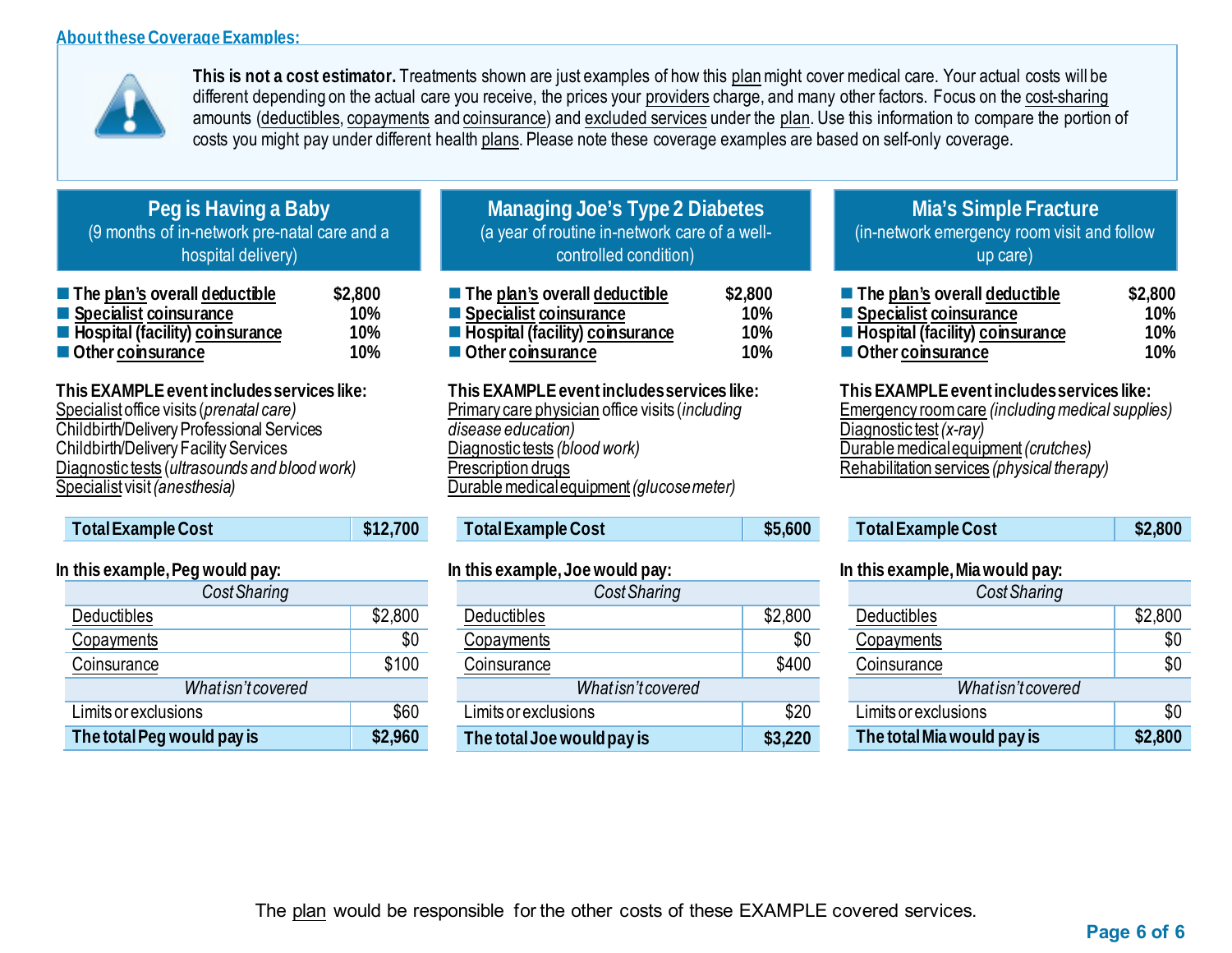

## Health care coverage is important for everyone.

We provide free communication aids and services for anyone with a disability or who needs language assistance.<br>We do not discriminate on the basis of race, color, national origin, sex, gender identity, age, sexual orientat health status or disability.

To receive language or communication assistance free of charge, please call us at 855-710-6984.

If you believe we have failed to provide a service, or think we have discriminated in another way, contact us to file a grievance.

| Office of Civil Rights Coordinator<br>300 E. Randolph St.<br>35th Floor<br>Chicago, Illinois 60601                          | Phone:<br>TTY/TDD:<br>Fax:<br>Email: | 855-664-7270 (voicemail)<br>855-661-6965<br>855-661-6960<br>CivilRightsCoordinator@hcsc.net                                                                        |
|-----------------------------------------------------------------------------------------------------------------------------|--------------------------------------|--------------------------------------------------------------------------------------------------------------------------------------------------------------------|
| You may file a civil rights complaint with the U.S. Department of Health and Human Services, Office for Civil Rights, at:   |                                      |                                                                                                                                                                    |
| U.S. Dept. of Health & Human Services<br>200 Independence Avenue SW<br>Room 509F, HHH Building 1019<br>Washington, DC 20201 | Phone:<br>TTY/TDD:                   | 800-368-1019<br>800-537-7697<br>Complaint Portal: https://ocrportal.hhs.gov/ocr/portal/lobby.jsf<br>Complaint Forms: http://www.hhs.gov/ocr/office/file/index.html |